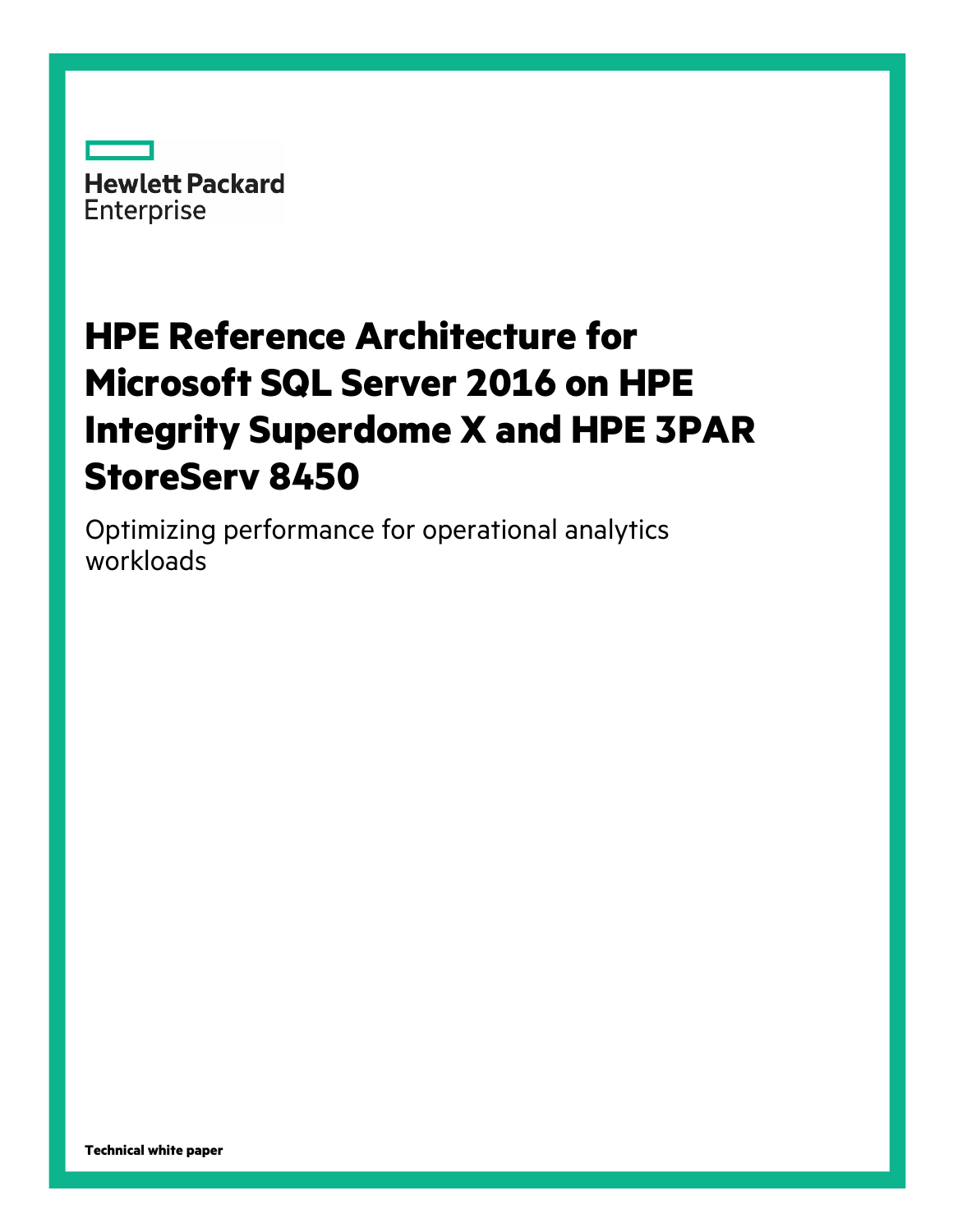# **Contents**

| $\textbf{Solution components.} \tiny \color{red} \textbf{components.} \tiny \color{red} \textbf{num} \tiny \color{red} \textbf{num} \tiny \color{red} \textbf{num} \tiny \color{red} \textbf{num} \tiny \color{red} \textbf{num} \tiny \color{red} \textbf{num} \tiny \color{red} \textbf{num} \tiny \color{red} \textbf{num} \tiny \color{red} \textbf{num} \tiny \color{red} \textbf{num} \tiny \color{red} \textbf{num} \tiny \color{red} \textbf{num} \tiny \color{red} \textbf{num} \tiny \color{red} \textbf{num} \tiny \color{red} \textbf{num} \tiny$ |  |
|---------------------------------------------------------------------------------------------------------------------------------------------------------------------------------------------------------------------------------------------------------------------------------------------------------------------------------------------------------------------------------------------------------------------------------------------------------------------------------------------------------------------------------------------------------------|--|
|                                                                                                                                                                                                                                                                                                                                                                                                                                                                                                                                                               |  |
|                                                                                                                                                                                                                                                                                                                                                                                                                                                                                                                                                               |  |
|                                                                                                                                                                                                                                                                                                                                                                                                                                                                                                                                                               |  |
|                                                                                                                                                                                                                                                                                                                                                                                                                                                                                                                                                               |  |
|                                                                                                                                                                                                                                                                                                                                                                                                                                                                                                                                                               |  |
|                                                                                                                                                                                                                                                                                                                                                                                                                                                                                                                                                               |  |
|                                                                                                                                                                                                                                                                                                                                                                                                                                                                                                                                                               |  |
|                                                                                                                                                                                                                                                                                                                                                                                                                                                                                                                                                               |  |
|                                                                                                                                                                                                                                                                                                                                                                                                                                                                                                                                                               |  |
|                                                                                                                                                                                                                                                                                                                                                                                                                                                                                                                                                               |  |
|                                                                                                                                                                                                                                                                                                                                                                                                                                                                                                                                                               |  |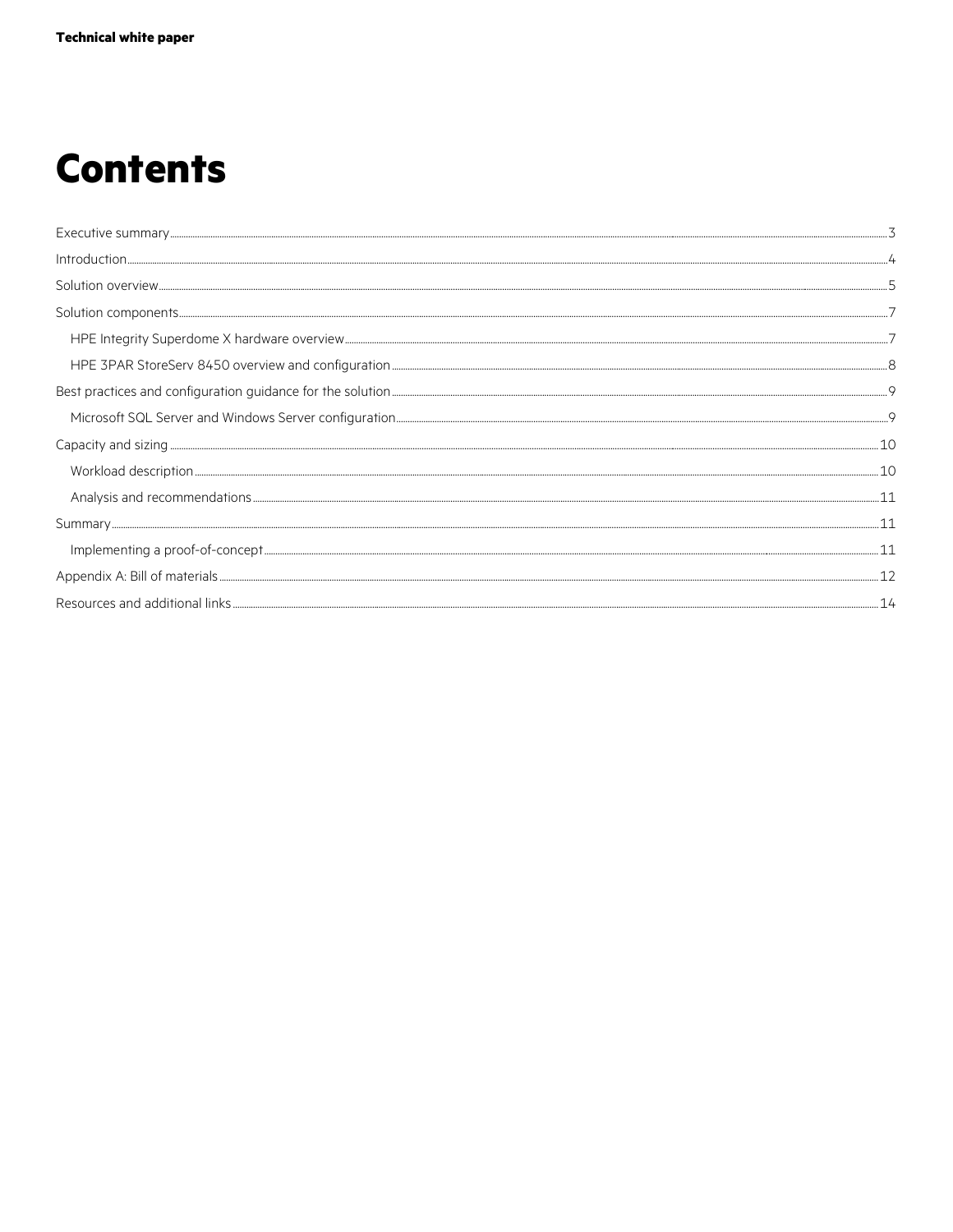## <span id="page-2-0"></span>**Executive summary**

Efficiently managing large volumes of data is a big challenge for enterprise IT departments. Operational data warehousing environments, such as ad-hoc, decision support environments (commonly referred to as data warehouses), must provide the scalability required for the largest, most demanding query workloads to answer complex business questions. Reporting and operational analytics are frequently managed using historical data from that same data warehouse, and increasingly from real-time data sources streaming through the same operational systems. As these environments grow and include additional operational systems, as well as increasing volumes of historical data (much of it online), lack of scalability may become a bottleneck to success. The ability to scale up these environments, to provide the level of performance required by demanding operational analytics customers, presents a significant challenge.

Additionally, many enterprise customers are now requiring real time analysis of business opportunities without waiting for the processing of data into the data warehousing environment. This transformation is known as operational analytics, also called Hybrid Transactional / Analytical Processing (HTAP). Traditional operational environments have not been able to address these real time analytics needs while still providing optimal performance for the ongoing online transaction processing (OLTP) work directly serving customers and applications. To address these challenges, Hewlett Packard Enterprise developed a solution utilizing the HPE Integrity Superdome X platform and HPE 3PAR StoreServ 8450 storage; ideally suited for solving the scalability and performance needs of these demanding data warehousing and analytics workload environments.

The HPE Integrity Superdome X platform can scale from a single blade solution to solutions encompassing 8 server blades, with up to 48 CPU cores and 3 TB of memory per server blade. This environment also allows a single hardware platform to be logically and physically partitioned to support multiple environments and workloads adjusting resources such as processor, memory, and storage over time as required by the business. In addition, the HPE 3PAR StoreServ enables an all-flash array configuration that can support multiple types of workloads; from heavy I/O transactional applications to large sequential access data warehouse workloads to a combination of both in a mixed workload, multiapplication scenario. The HPE 3PAR StoreServ array provides advanced service level management and quality of service for Microsoft® SQL Server workloads with capabilities such as Priority Optimization that can reduce performance contention and guarantee reliable storage performance and scalability.

This reference architecture (RA) provides configuration guidance and performance baseline information for a mixed operational analytics workload, using a transaction driven environment, which has also been optimized via columnstore indexes to support an ad-hoc, decision support workload on the same database platform. The solution is running Microsoft SQL Server 2016 and Microsoft Windows Server® 2016 using an HPE Integrity Superdome X platform with an HPE 3PAR StoreServ 8450 storage array. Prior to SQL Server 2016, most analytics queries were not reasonable to run against the OLTP system, and were therefore deferred until after the data had been processed and added to the enterprise data warehouse. The testing done for this reference architecture showed that using operational analytics with SQL Server 2016 resulted in a 5 minute response time for a series of decision support queries versus up to a 28 hour response time running the same queries without the new style of columnstore indexes. Transactional performance on the operational analytics queries was not negatively impacted due to the use of resource governor.

This reference architecture builds upon earlier technical white papers on the HPE Integrity Superdome X and HPE 3PAR StoreServ platforms, including the reference configuration white paper found at <http://h20195.www2.hpe.com/V2/GetDocument.aspx?docname=4AA6-5205ENW> that compares data warehousing environments running Microsoft Windows Server 2016 and SQL Server 2016 on two generations of the HPE Integrity Superdome X and HPE 3PAR StoreServ platforms. Additionally, earlier reference architecture papers with a similar solution have been published leveraging Microsoft Windows Server 2012 R2 and SQL Server 2014. The first reference architecture, [http://h20195.www2.hpe.com/V2/GetDocument.aspx?docname=4AA6-1676ENW,](http://h20195.www2.hpe.com/V2/GetDocument.aspx?docname=4AA6-1676ENW) provides detailed instructions, guidance, and performance results when running a scale-up OLTP solution alongside a consolidation solution using Hyper-V virtualization. The second reference architecture, found at [http://h20195.www2.hpe.com/V2/GetDocument.aspx?docname=4AA6-3436ENW,](http://h20195.www2.hpe.com/V2/GetDocument.aspx?docname=4AA6-3436ENW) covers mixed data warehousing and OLTP workloads running on the HPE Integrity Superdome X and HPE 3PAR storage array platform. As shown in these earlier reference architectures, each workload runs in complete isolation and is able to maximize hardware investment, scalability, and reliability with the innovative HPE Integrity Superdome X and HPE 3PAR StoreServ platforms. All of these earlier workloads are completely compatible and can run side by side with the operational analytics workload described in this reference architecture, using the available remaining blades in the HPE Integrity Superdome X solution.

**Target audience:** Chief information officers (CIOs), chief technology officers (CTOs), line of business managers, data center managers, database administrators, enterprise architects, database architects, storage administrators and others wishing to learn more about scaling up Microsoft SQL Server 2016 with HPE Integrity Superdome X and HPE 3PAR platforms. A working knowledge of server architecture, networking architecture, storage design, Microsoft Windows Server, and Microsoft SQL Server is recommended.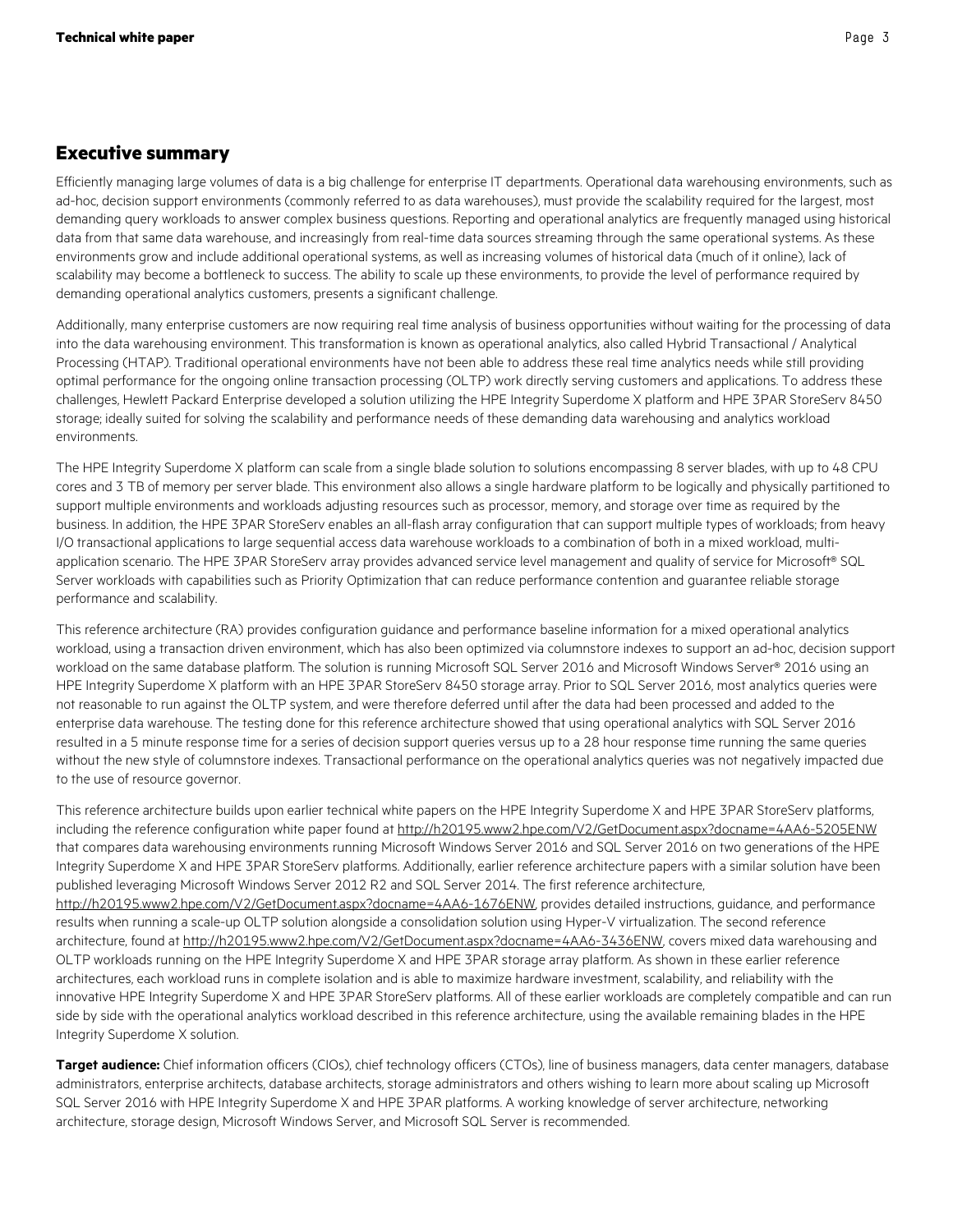## <span id="page-3-0"></span>**Introduction**

The strong desire for operational flexibility, well informed by real time analytics, is driving changes in the way database vendors are extending the capabilities of their platforms. Additionally, to provide these capabilities, these changes require additional memory and processing power. The HPE Integrity Superdome X platform, when running Microsoft Windows Server 2016 and SQL Server 2016, is a scalable single system platform suitable for these challenging workloads.

Microsoft Windows Server 2016 provides key private cloud capabilities and features, supporting hybrid data center solutions, along with significant improvements in scalability, resilience, flexibility, and high availability. In particular, Windows Server 2016 is fully capable of taking advantage of the large amount of both processor and memory capacity of the HPE Integrity Superdome X platform, including support for up to 12 TB of addressable memory.

Microsoft SQL Server 2016 includes increased performance for data warehousing and business intelligence, as well as key advances in advanced analytics, in-memory workloads, and big data support. Enhanced columnstore indexing technologies and techniques have greatly enriched the operational analytics capabilities of the platform. These capabilities include updateable secondary columnstore indexes and filtered columnstore indexes. Prior to SQL Server 2016, secondary supporting indexes were used. While this works, in the sense that the queries could run, the performance was such that it wasn't practical to run the analytics queries on the production server and get timely results. Because of this lack of performance, it's much more common to find these analytics questions answered against the enterprise data warehouse, after the data has been extracted, cleansed, and uploaded into that data warehouse. This process prevented the real time analytics questions that business analysts wish to run, to support the increasingly agile business needs.

The HPE Integrity Superdome X system provides a powerful architecture with up to 384 cores and 24 TB of memory that can deliver high performance and low latency for your decision support and business processing workloads.

#### **Note**

While the total hardware memory of the HPE Integrity Superdome X is 24 TB, Microsoft Windows Server 2012 R2 supports up to 4 TB of RAM per server, and Microsoft Windows Server 2016 supports up to 12 TB of RAM per server.

This platform provides support for hard partitions, which allows deploying many workloads within a single HPE Integrity Superdome X enclosure, with each partition/system having dedicated resources and complete logical and electrical isolation from other solutions running on the same platform. This gives incredible flexibility and growth opportunities for SQL Server deployments.

HPE Integrity Superdome X is an x86-based server, purposefully and exceptionally well-designed to support the largest scale-up database workloads with up to 384 cores (768 with Hyper-Threading), 24 TB of memory (12 TB per Windows Server 2016 instance), and close to 1 TB/sec of I/O bandwidth. Whether you have a large number of concurrent, short-lived, or large complex queries—the powerful architecture of an HPE Integrity Superdome X combined with an HPE 3PAR StoreServ 8450 storage array will deliver high performance and low latency for your transactional and data warehousing workloads.

Featuring a modular and well-balanced architecture, HPE Integrity Superdome X provides the ultimate flexibility for your mission critical environment. An efficient bladed form factor allows you to start small and grow as your business demands increase. As your databases grow or you need to support new applications, or when your application usage increases, you can efficiently scale up your environment by adding blades. You can start as small as a 2-socket configuration and scale up all the way to 16 sockets, to support applications expanding beyond the limits of standard x86 server offerings. Additionally, the HPE hard partitioning technology, HPE nPars, enables you to deploy different workloads in different partitions that are secure and electrically isolated from one another—an ideal environment to consolidate multiple applications.

Featuring a comprehensive set of reliability, availability and serviceability (RAS) capabilities traditionally offered only on proprietary servers, HPE Integrity Superdome X provides the ideal foundation to run your mission critical applications on standard x86 operating systems.

The HPE 3PAR StoreServ 8450 storage array allows you to store all your data on a single system that supports advanced features including storage federation and automated tiering, enabling you to start small and grow without disruption. The HPE 3PAR StoreServ 8450 makes storage effortless with a range of options that support true convergence of block and file protocols, all-flash array performance, and the use of solid-state drives (SSDs) tiered with spinning media.

This solution is the result of the long-standing relationship and technical collaboration between HPE and Microsoft, delivering the scalability and reliability necessary to address the most demanding mission-critical requirements of your enterprise applications.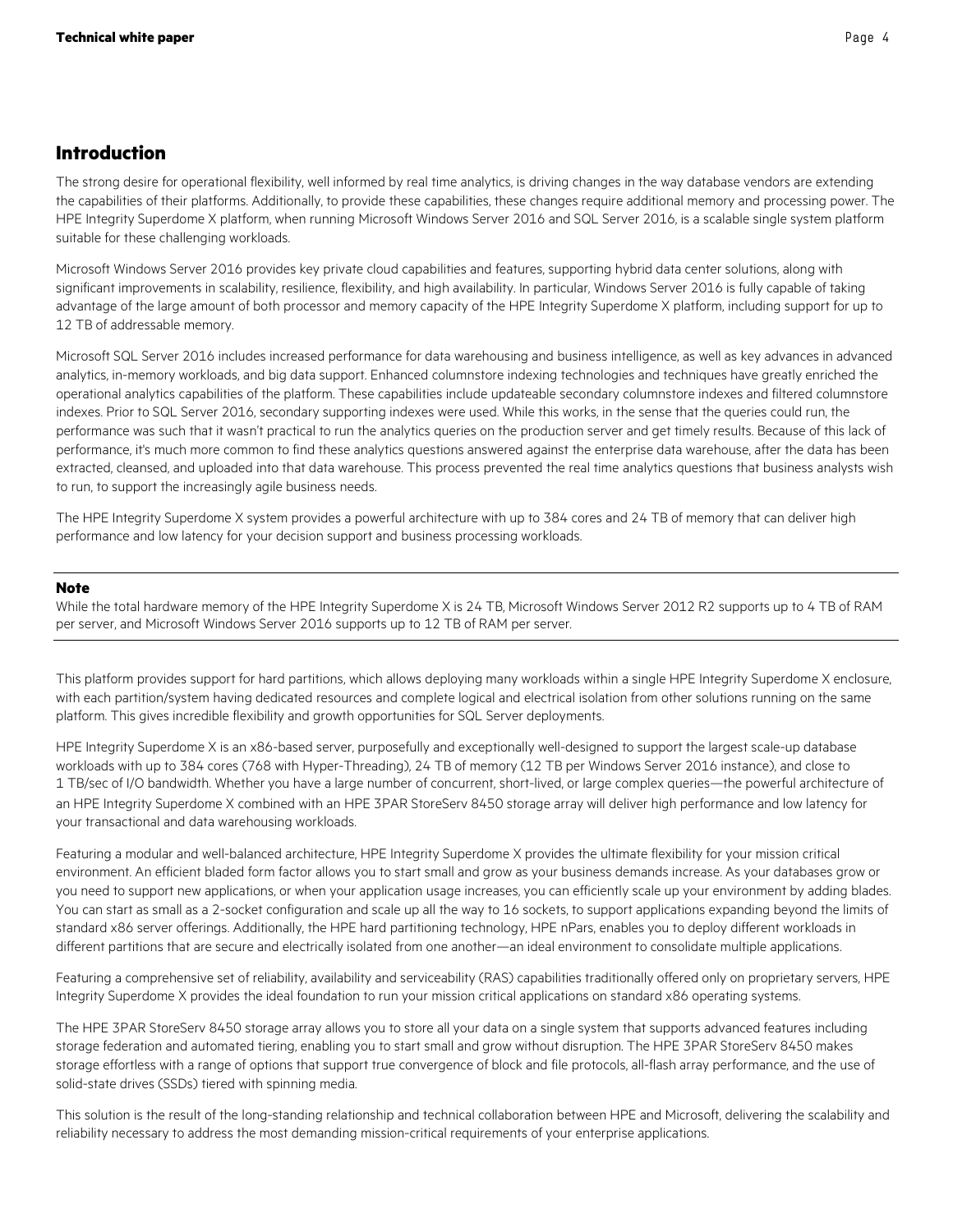## <span id="page-4-0"></span>**Solution overview**

This reference architecture is a mixed environment of at least two hard partitions (nPars) of the HPE Integrity Superdome X. The first nPar, and the focus of this reference architecture is an operational analytics platform supporting both OLTP and large analytical queries using the same database. The second nPar, for the purposes of the reference architecture, is an enterprise data warehouse as documented and referenced in the earlier reference configuration white paper. Both nPars use an HPE 3PAR StoreServ 8450 storage array for all storage needs, including the operating system, database and transaction log files, and temporary files. The operational analytics database server is a relatively small database, with details below, in the paper. The data warehousing portion of the server can take up a considerable amount of disk space, and will scale based upon the amount of history preserved in the database.

One of the benefits of the HPE Integrity Superdome X platform is the ability to define electrically isolated partitions, acting as distinctly separate servers, with independent operating systems, as well as processor, memory, networking, and I/O resources. Each nPar can be adjusted to add or remove blades, as well as to reduce or expand available memory to the operating system of each nPar. For this RA, the data warehousing nPar uses 4 blades, 288 logical cores (Hyper-Threading enabled), and 6 TB of memory. The operational analytics nPar will be scaled using 1, 2, or 4 blades as the workload and usage patterns dictate. Because of the relative efficiency of the columnstore indexing technology, including significant compression capabilities, the data size will not grow dramatically in the operational system. Therefore, the complexity of the queries and the throughput requirements of the OLTP workload will typically form the decision points for scaling this server workload.

It should be noted that although for the purposes of this reference architecture the second nPar is an enterprise data warehouse, there is nothing specific about the operational analytics workload that dictates the use of the rest of the blades in the HPE Integrity Superdome X enclosure for any workload supported by the platform. As noted in earlier reference architectures and reference configuration papers in this series, the HPE Integrity Superdome X along with the HPE 3PAR StoreServ platform are excellent choices not just for large relational data warehousing workloads, but also as a consolidation environment for SQL Server, including as a Hyper-V platform for consolidation as well. Additionally, the second nPar could be used, using the same operational analytics techniques discussed in this paper, as a readable secondary server in an AlwaysOn availability group, rerouting these read-only queries to a secondary server to reduce the workload on the OLTP system, but still taking full advantage of the new columnstore enhancements to dramatically improve query performance for these challenging analytical queries.

The reference architecture consists of both HPE hardware and software, as well as software from Microsoft and consists of the following components.

#### **Note**

A detailed BOM is provided in Appendix A.

#### **Hardware configuration:**

- HPE Integrity Superdome X
	- 8x HPE BL920s Gen9 server blades (only 4 used for the reference architecture)
	- 6 TB of total memory (4 blades), 1.5 TB per server blade
- 2x HPE 6125XLG Ethernet switches (blade Ethernet connectivity)
- 2x Brocade 16 Gb/28c PP+ embedded SAN switch
- HPE 3PAR StoreServ 8450 storage array
	- 192 SSD drives (480 GB/drive)
- HPE SN6000B Fibre Channel switch
- HPE 5900AF-48XG-4QSFP+ Ethernet switch (client connectivity)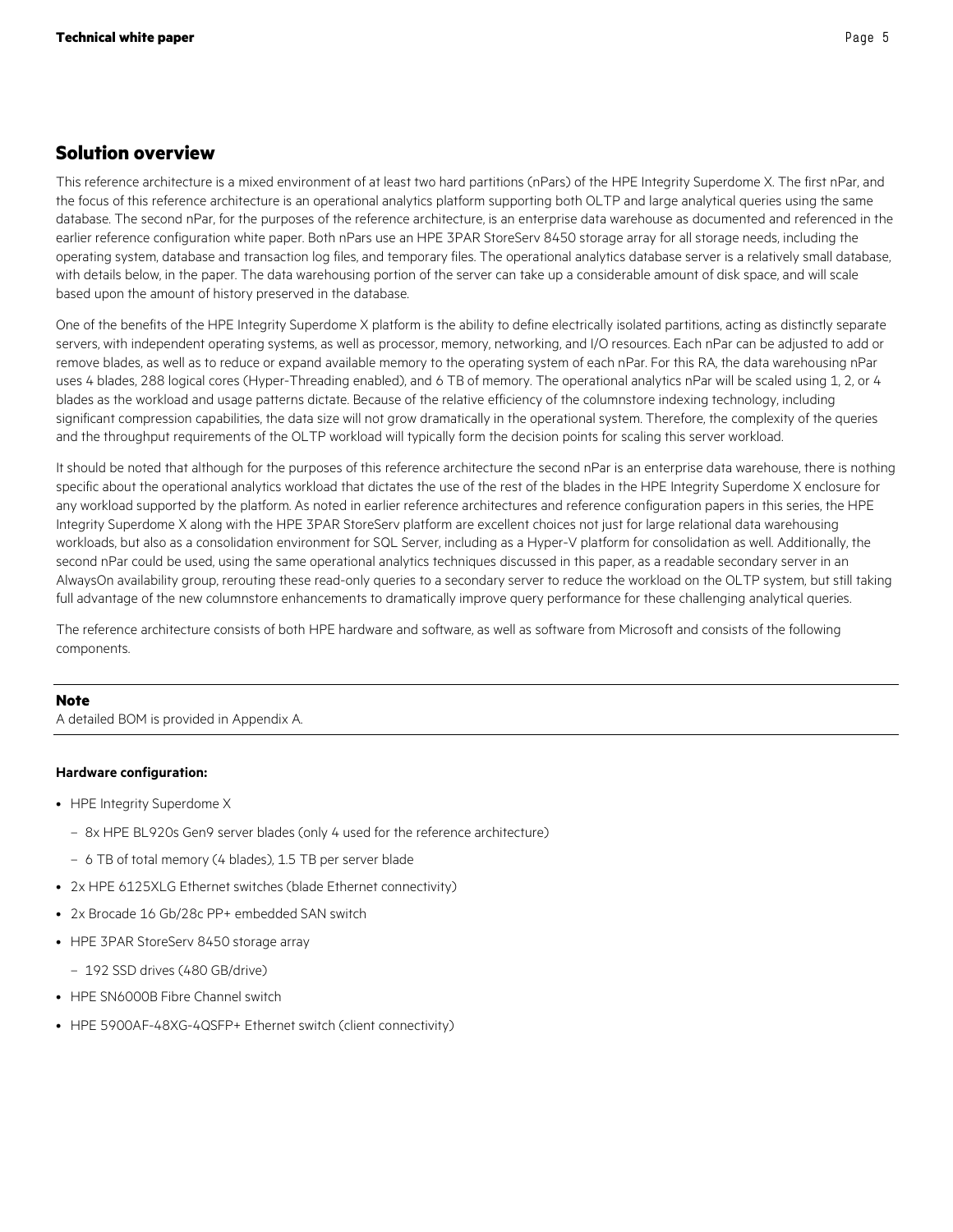#### **Gen9 software configuration:**

- Microsoft Windows Server 2016 Technical Preview 5
- Microsoft SQL Server 2016 (RTM + Cumulative Update 1)
- HPE BL920s Gen9 Windows® Driver Bundle (November 2015 Edition)



HPE SN6000B FC Switch

HPE 3PAR StoreServ 8450 4 control nodes 14 drive cages 192 SSD (480GB)

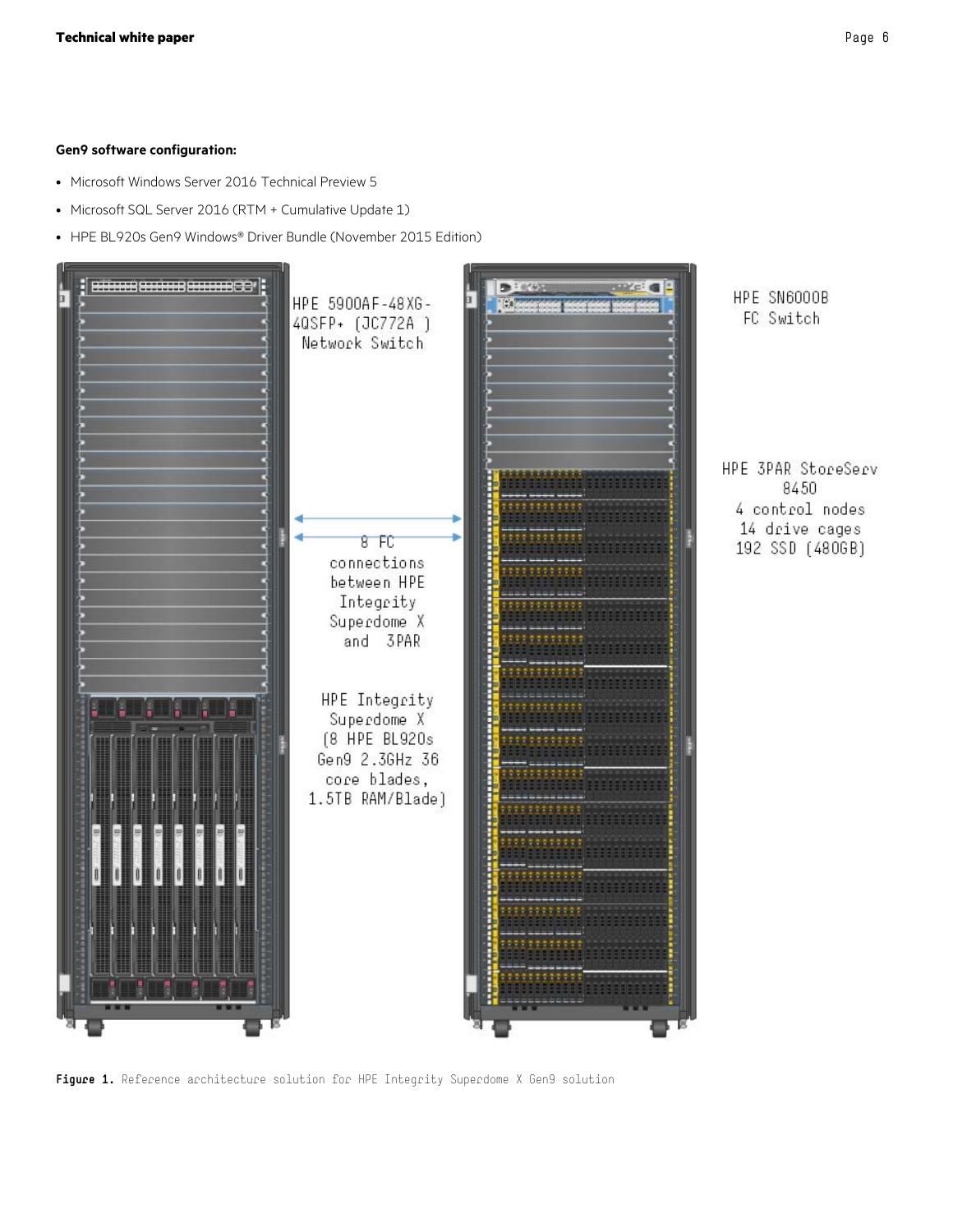### **Note**

This paper assumes that Windows Server 2016 has been installed and configured. HPE strongly recommends that you use the HPE white paper, Running Microsoft Windows Server on HPE Integrity Superdome X, at [http://h20195.www2.hpe.com/V2/GetDocument.aspx?docname=4AA5-](http://h20195.www2.hpe.com/V2/GetDocument.aspx?docname=4AA5-7519ENW) [7519ENW,](http://h20195.www2.hpe.com/V2/GetDocument.aspx?docname=4AA5-7519ENW) for configuration and guidance, and with the understanding that the white paper still references Windows Server 2012 R2 at this time. It is strongly recommended that the reader be familiar with the content of this previous white paper, before implementing the systems as documented in this guide.

## <span id="page-6-0"></span>**Solution components**

The following components make up the reference architecture presented in this paper.

#### <span id="page-6-1"></span>**HPE Integrity Superdome X hardware overview**

The HPE Integrity Superdome X product consists of two main components: the HPE BladeSystem Superdome enclosure and the HPE BL920s Gen9 server blades. The enclosure has the capacity to accommodate eight HPE BL920s Gen9 server blades each with two sockets containing Intel® Xeon® E7 (v3 or v4) processors. The eight server blades can be part of a single hardware partition (nPar), or optionally carved into smaller HPE nPars of one, two, three, or four server blades each. The nPars are logically and electrically isolated from each other, so they can function independently. Flexibility in configuration of an nPar allows the server to be appropriately sized for any workload.

#### **Note**

See the [HPE Integrity Superdome X QuickSpecs](http://www.hpe.com/h20195/v2/GetDocument.aspx?docname=c04383189) for more detailed information about hardware configurations and specifications.

#### **Server blade building block**

The conceptual block diagram of the computing resources in the HPE BL920s Gen9 server blade is shown in Figure 2.

This simplified diagram shows the server blade I/O (two flexible LAN on motherboard [FlexLOMs] and three mezzanine slots), two processor sockets, and the memory associated with each processor.



**Figure 2.** Conceptual block diagram of the HPE BL920s server blade

#### **HPE Integrity Superdome X blade configuration**

Eight server blades installed into an HPE Integrity Superdome X enclosure will result in the server structure shown in Figure 3. Each component of this reference architecture will use at most 4 blades, but multiple independent workloads are supported and encouraged within a single HPE Integrity Superdome X enclosure.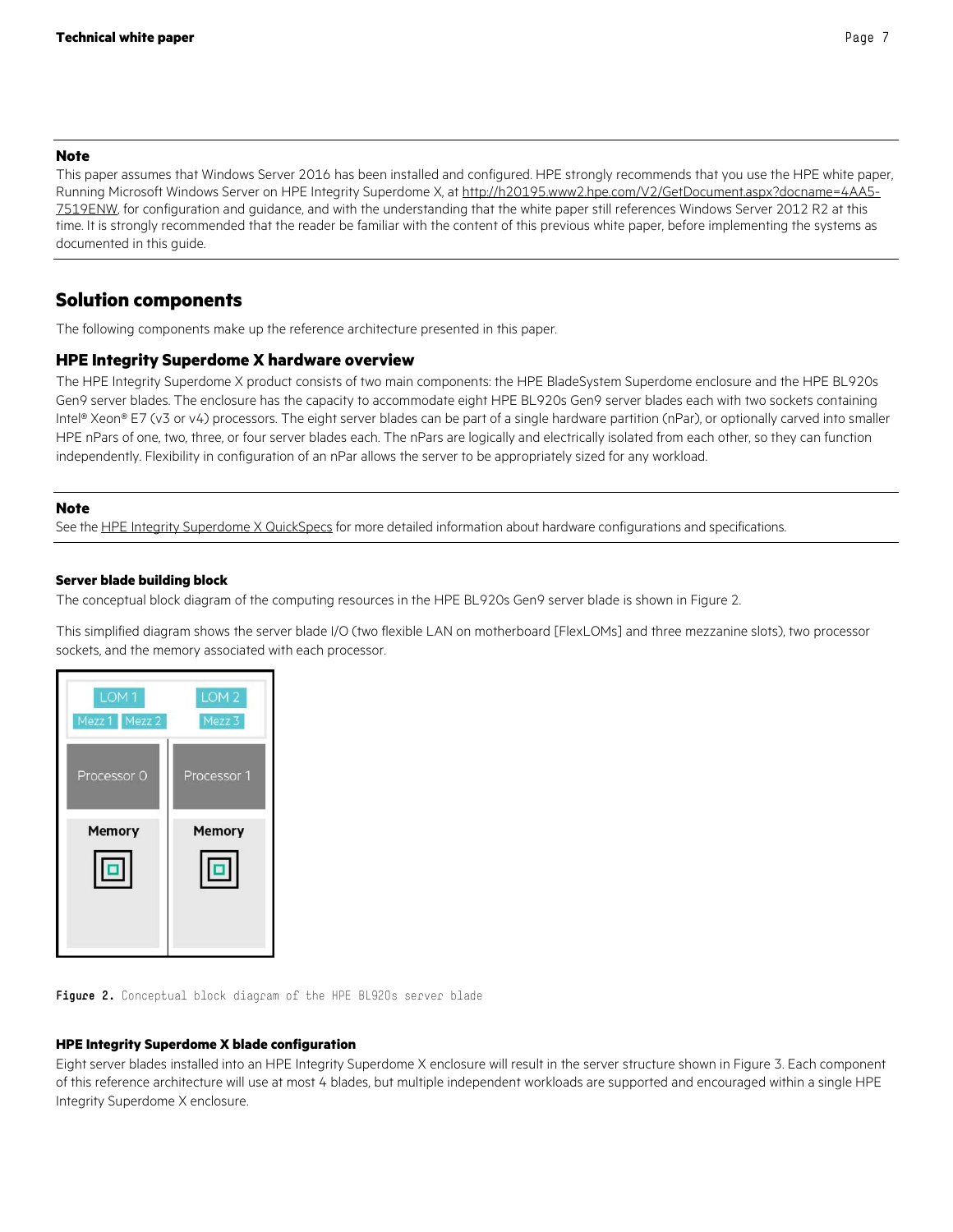



You can see that the HPE Integrity Superdome X has a modular structure. The most basic building block is the processor and its associated socket local memory. Each processor has an embedded memory controller, through which it has extremely fast access to its local memory. The processors are combined in pairs, connected by Intel QuickPath Interconnect (QPI) links. Communication among server blades is facilitated through the HPE crossbar fabric. The fabric is built upon the HPE sx3000 chipset.

This structure gives the HPE Integrity Superdome X a non-uniform memory access (NUMA) architecture—the latency time for any given processor to access memory depends on the relative positioning of the processor socket and the memory DIMM. The time it takes for a memory transaction to traverse through the interconnect fabric is somewhat longer than the faster access to socket local memory.

## <span id="page-7-0"></span>**HPE 3PAR StoreServ 8450 overview and configuration**

The HPE 3PAR StoreServ 8000 storage (including the 8450 model) offers enterprise Tier 1 storage at a midrange price. HPE 3PAR StoreServ 8000 storage delivers the performance advantages of a purpose-built, flash-optimized architecture without compromising resiliency, efficiency, or data mobility. The new HPE 3PAR Gen5 Thin Express ASIC provides silicon-based hardware acceleration of thin technologies, including inline deduplication, to reduce acquisition and operational costs by up to 75% without compromising performance. With unmatched versatility, performance, and density, HPE 3PAR StoreServ 8000 storage gives you a range of options that support true convergence of block and file protocols, all-flash array performance, and the use of spinning media to further optimize costs. HPE 3PAR StoreServ 8000 storage offers rich, Tier 1 data services, quad-node resiliency, seamless data mobility between systems, high availability through a complete set of persistent technologies, and simple and efficient data protection with a flat backup to HPE StoreOnce Backup appliances.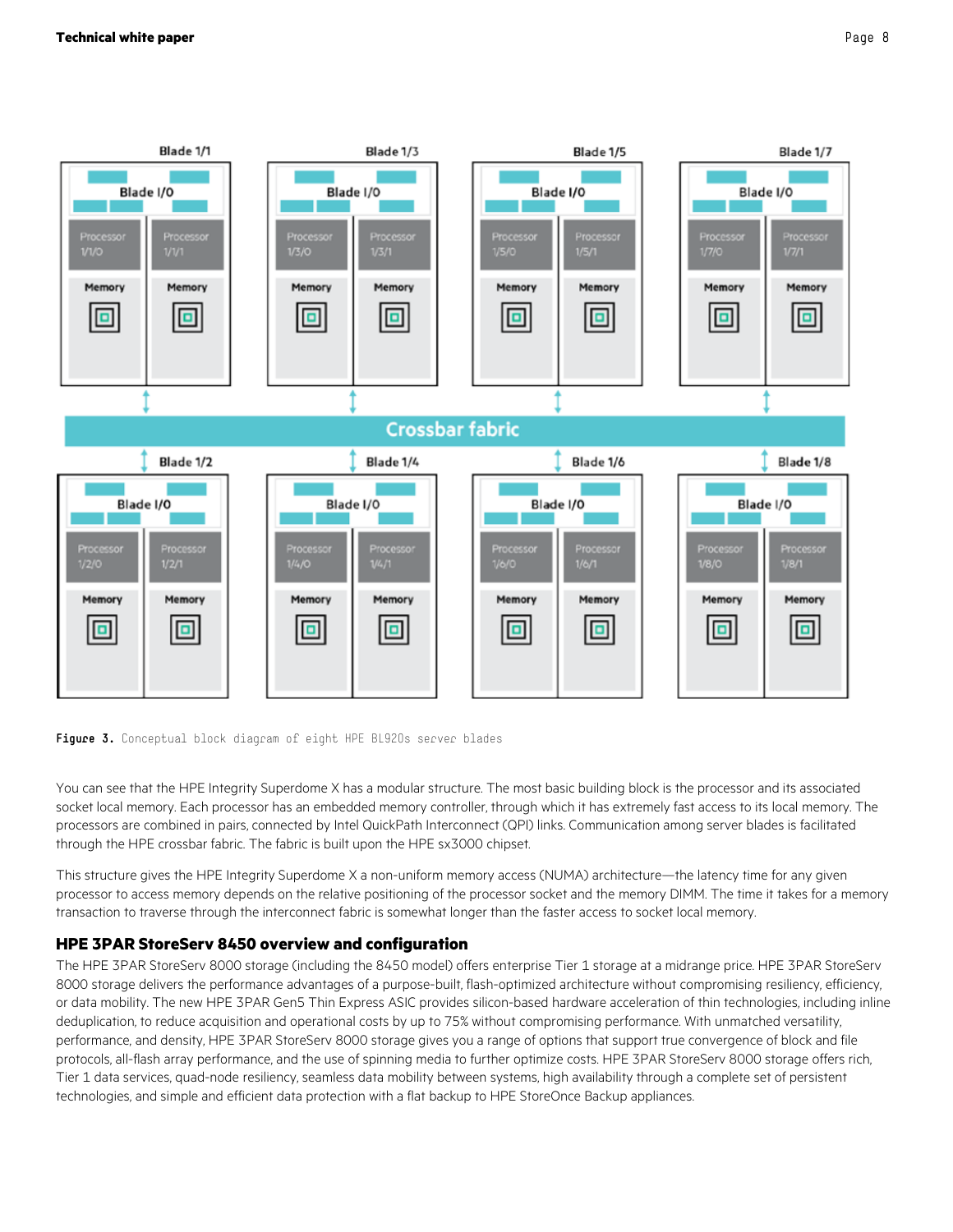The HPE Integrity Superdome X Gen9 solution used in this reference architecture is connected with 8 separate connections between the HPE 3PAR StoreServ 8450 storage array and the HPE Integrity Superdome X. Physically, there are two SAN switches on the HPE Integrity Superdome X chassis, and four controllers on the HPE 3PAR 8450 StoreServ storage array. Each of the switches on the HPE Integrity Superdome X has 4 wired connections to the switches on the storage array. The switch wiring is made completely redundant to provide double the storage bandwidth between the HPE Integrity Superdome X chassis and the storage array, and also to provide for high availability for both the HPE Integrity Superdome X and the array switches. All eight connections are 16 Gb rated.

Each switch port on the HPE Integrity Superdome X is physically connected, as well as logically mapped back to a single port on the storage array.

Storage within the storage array is logically created under the functional access of a controller within the storage array itself. When a file is logically created within the storage array, the file is allocated and assigned to one of these four controllers. The storage array is logically divided in half, with half of the immediate storage access available directly from the 0, 1 controllers and half available directly from the 2, 3 controllers. There is of course a high speed interconnect between the two sets of switches with the HPE 3PAR storage array.

## <span id="page-8-0"></span>**Best practices and configuration guidance for the solution**

The reference architecture is centered on the HPE Integrity Superdome X and the HPE 3PAR 8450 StoreServ storage array. The HPE Integrity Superdome X does not have any local storage; operating system and other storage is delivered via the Fibre Channel attached storage. An HPE 3PAR StoreServ storage array was selected for both excellent storage capacity and scalable performance capabilities. The HPE 3PAR StoreServ and the HPE Integrity Superdome X are connected via Fibre Channel, and both are on a shared 10 Gb Ethernet network for end user and administrative connectivity. Best practices from the HPE 3PAR StoreServ storage best practices guide at

<http://h20195.www2.hpe.com/V2/GetDocument.aspx?docname=4AA4-4524ENW> were implemented, in particular with reference to zoning and redundancy of connections.

Data is spread across as many disks as possible by specifying the recommended configuration parameters when creating CPGs on the HPE 3PAR to host the virtual volumes. Additionally, data volume ownership is spread across the storage controllers to provide locality of data storage on the HPE 3PAR StoreServ and provide redundant access to the storage from the HPE Integrity Superdome X solution. The operating system is stored using RAID 1 (mirroring), while data files are stored using RAID 5 (striped with parity). The transaction log is stored using RAID 1. Thin provisioning is used for all volumes. The operating system is hosted on a single 1 TB OS drive, and the data files for the database are spread across all available data file drives using RAID 5, and a single log file drive (RAID 1), with backups being stored separately on a RAID 1 drive. Both the RAID 1 and RAID 5 CPGs are configured to use as many physical drives as possible within the HPE 3PAR, as testing showed this to provide optimal performance.

For the operational analytics platform, it is strongly recommended that the columnstore indexes be isolated from the SQL Server data files in terms of logical file storage (i.e., operating system files) in a different filegroup or set of filegroups. However, sharing the same CPGs for the virtual volumes is appropriate.

## <span id="page-8-1"></span>**Microsoft SQL Server and Windows Server configuration**

The reference architecture solution is running Windows Server 2016 (Technical Preview 5) and SQL Server 2016 CU1. The setup was performed following the recommended configuration in th[e Running Microsoft Windows Server on HPE Integrity Superdome X](http://h20195.www2.hpe.com/V2/GetDocument.aspx?docname=4AA5-7519ENW) white paper. Hyper-Threading is enabled on all blades.

The SQL Server 2016 setup is a default installation/configuration with the exception of the changes noted in the list below:

- Allow Instant File Initialization (service account given "Perform Volume Maintenance Tasks")
	- To allow faster database file creation
- Increase Maximum worker threads to 4000
	- A larger number of CPUs combined with the large workload use more threads than are configured by default
- Set Max Server Memory to 80% of available operating system memory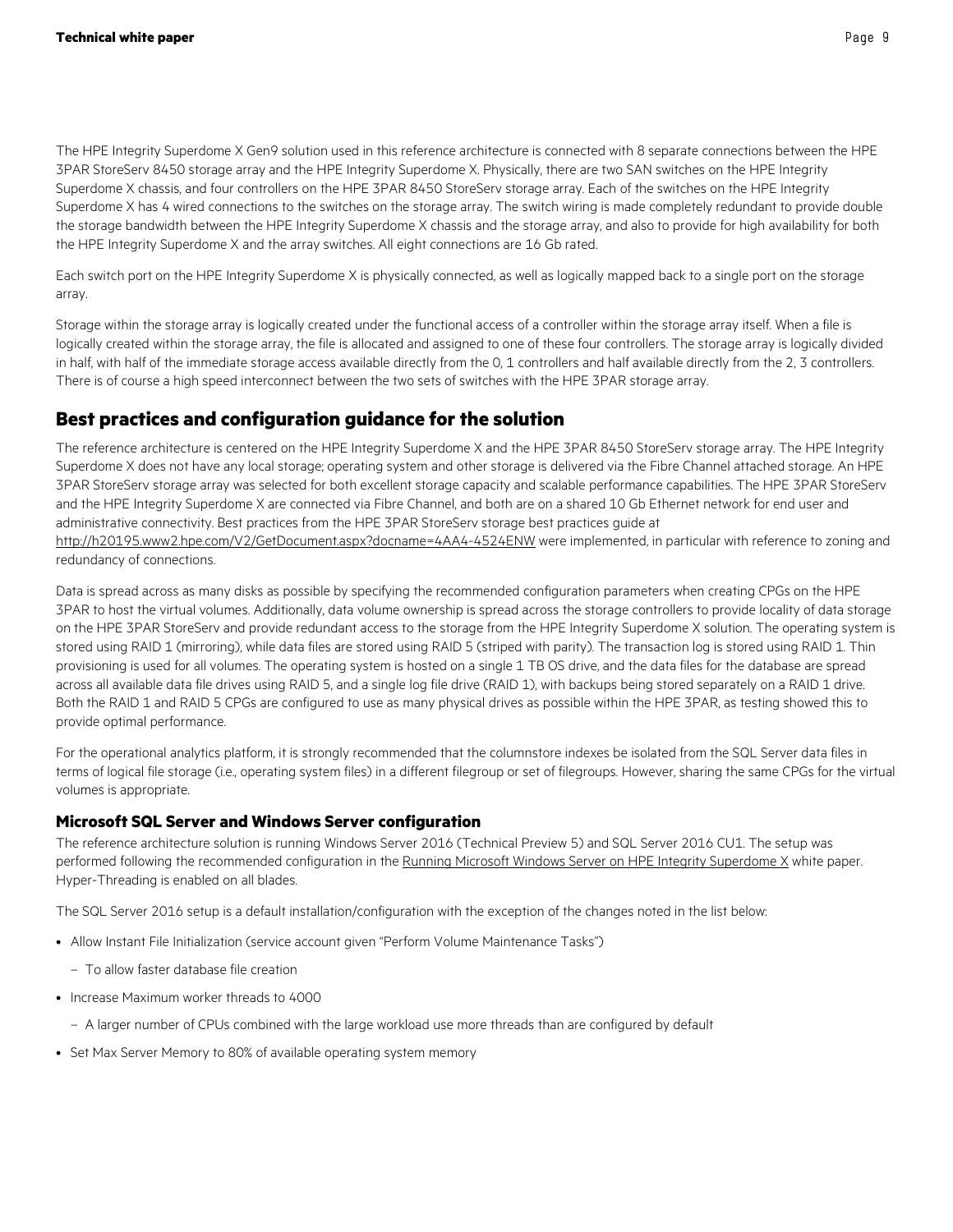- Resource Governor was configured to ensure that the data warehousing query workloads and the OLTP workloads were each allowed 50% of the CPUs
	- This ensures that both workloads have the desired amount of CPU resources to complete their work without negatively impacting the other workload.
- The following trace flags are enabled to scale performance with large numbers of processor and large amounts of memory:
	- -T834 (use large page allocations in Windows)

#### **Note**

For further information and recommendations about SQL Server trace flags, review the knowledge base article: Recommended updates and configuration options for SQL Server 2012 and later versions with high-performance workloads, at <https://support.microsoft.com/en-us/kb/2964518>

## <span id="page-9-0"></span>**Capacity and sizing**

The operational analytics workload used for this reference architecture uses an OLTP database that simulates a supply company with warehouses, orders, parts, customers, and payments. A mix of simple and complex transactions are run from hundreds to thousands of simulated users ordering from thousands of warehouses. Additionally, a series of columnstore indexes have been added to the tables to support the ability to ask complex real-time data analytics queries that would normally need to be run against a corporate data warehouse. This is possible due to the enhancements to columnstore indexes in SQL Server 2016.

In SQL Server 2014, since non-clustered columnstore indexes were not updateable, the secondary indexes to support the analytics query patterns are traditional row-based b-tree indexes, and the performance of the queries using these indexing strategies are simply not adequate to allow complex query options using the OLTP database in a timely fashion.

The ability of the database to simultaneously support the transactional and the analytics workload using the optimizations in SQL Server 2016 show great promise for speeding up analytics and reducing the necessity of having to wait until production data has been moved into an enterprise data warehouse environment to answer complex business analysis questions. This greatly improves the velocity of the business analysts in knowing the state of the business, customer trends, and thereby improves the ability of the business to react and profit from these trends in a real-time fashion.

Each blade in the configuration used around 2000 warehouses, with a core SQL Server database of about 1 TB of data, 500 GB of secondary indexes, and 500 GB allowed for the transaction log. Tempdb is isolated on its own RAID 1 drive. Each columnstore index is stored in a separate filegroup and set of database files. As the solution is scaled up, an additional blade is added to the configuration. Each time a blade is added, the sizes double for the database workloads, as does the number of warehouses.

| <b>NUMBER OF BLADES</b> | <b>WAREHOUSES</b> | <b>DATA FILE SIZE</b> | <b>INDEX FILE SIZE</b> |
|-------------------------|-------------------|-----------------------|------------------------|
|                         | 2000              | 1 TB                  | 500 GB                 |
|                         | 4000              | 2 TB                  | 1 TB                   |
|                         | 8000              | 4 TB                  | 2 TR                   |

**Table 1.** Database sizes used

The other 4 blades of the HPE Integrity Superdome X in this configuration are running a standard enterprise data warehouse with a data warehousing workload, as described in the earlier reference configuration white paper at <http://h20195.www2.hpe.com/V2/GetDocument.aspx?docname=4AA6-5205ENW>

#### <span id="page-9-1"></span>**Workload description**

The workload used scales based upon the number of warehouses, with each warehouse attempting to keep inventory in stock and support the many customer requests. The Data Warehouse query workload, as mentioned above, is running simultaneously with the OLTP read-write workload, separated by using a unique login to the SQL Server database, with resource governor keying off the login ID to restrict the CPU cores used. The resource governor configuration can be changed to add or remove available threads for each workload depending upon the needs of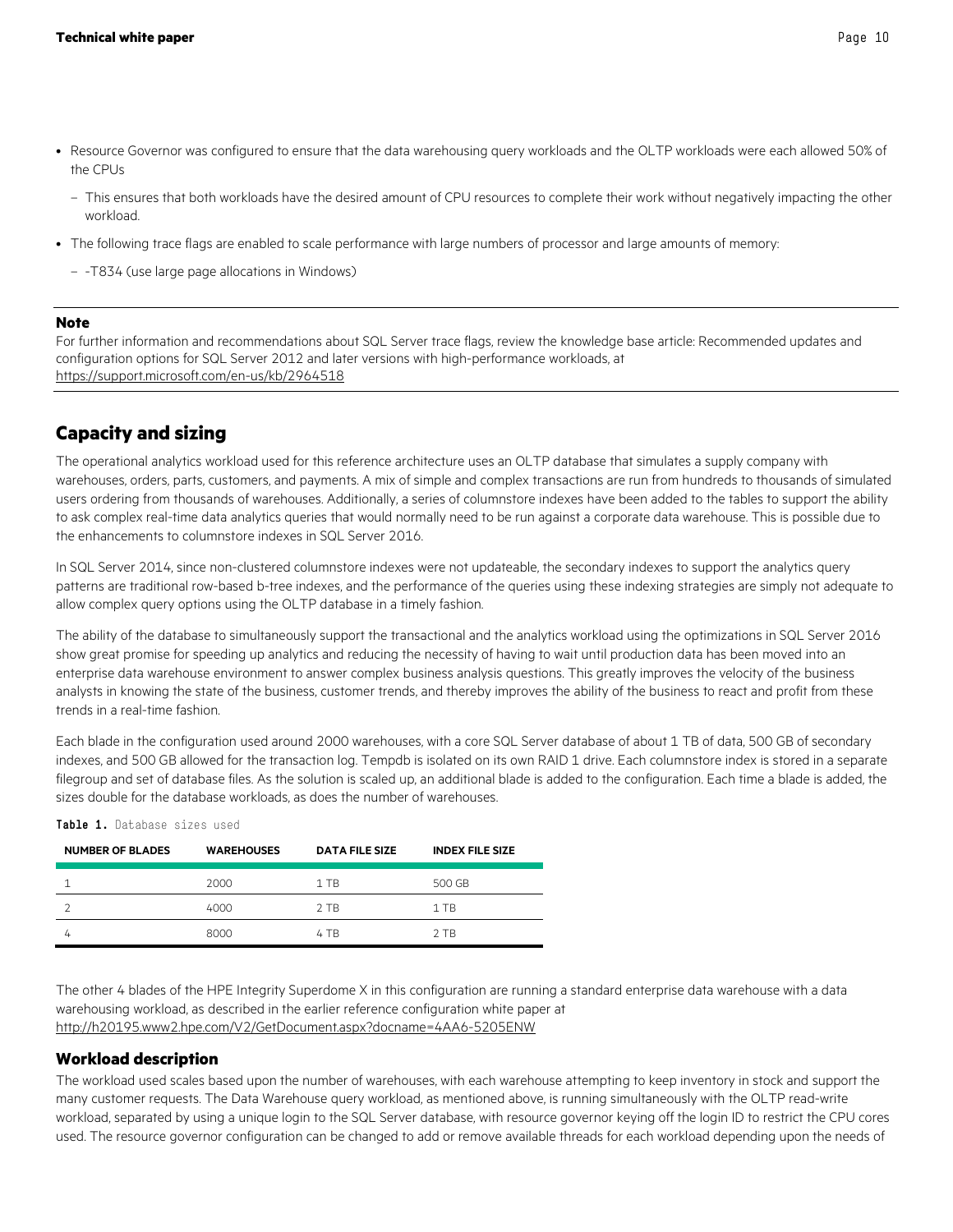each workload. For example, if a customer mix is very few analytics queries and mostly OLTP workload, then perhaps a 75/25 split of CPU resources would be a much better fit than a 50/50 CPU core split between the two workloads. A simple configuration change implements this either via a Transact-SQL script, or an administrator can make the change using SQL Server Management Studio.

#### <span id="page-10-0"></span>**Analysis and recommendations**

The solution leveraging an HPE Integrity Superdome X Gen9 and HPE 3PAR StoreServ 8450 storage array, combined with the significantly improved columnstore indexing and query optimization features of Microsoft SQL Server 2016 provide the ability to have a combined operational analytics environment and traditional OLTP transactional system using the same database, leveraging the significant amount of memory and high-speed storage capacity of this reference architecture. While this reference architecture had a data warehousing environment for the other four blades of the HPE Integrity Superdome X, there is no limitation nor interaction needed to validate the configuration of the operational analytics environment. Each nPar within the HPE Integrity Superdome X environment is completely independent and electrically isolated, so the workload on the blades not needed/used for the operational analytics workload can be used for any purpose, and that usage would not change in any way the recommendations for the operational analytics workload.

The testing showed that when we ran analytical queries using the new non-clustered columnstore indexes performance improved quite dramatically (from 28 hours down to 5 minutes in our best case run). This performance testing was isolated, meaning this performance was measured without the OLTP workload so that we could get the best measurement of relative performance of the two workloads. Resource governor isolation of the two workloads was used, so CPU limitations still applied to the analytics queries (i.e., restricted to half the CPUs on the system). The OLTP workload used the other half of the CPUs as allocated in resource governor. This was achieved by having each use a different SQL Server login assigned to different groups in resource governor.

### <span id="page-10-1"></span>**Summary**

Demand for a Tier 1 mission critical environment that provides the high availability, reliability, and capacity needed to address challenging enterprise workloads running Microsoft Windows Server 2016 and Microsoft SQL Server 2016 continues to grow. The HPE Integrity Superdome X and HPE 3PAR StoreServ platform provides an optimal environment for supporting mixed workloads to meet these needs. The HPE Integrity Superdome X provides excellent CPU and memory capacity and resources to support workloads ranging from high-end OLTP CPU-intensive transaction processing to I/O and memory-intensive data warehousing environments, or a shared operational analytics environment as shown in this paper. The platform is flexible enough to support other workloads, including as a consolidation platform. The HPE 3PAR StoreServ platform capabilities, as shown in this reference architecture, easily support the mixed operational analytics workload as well as the data warehousing workloads of the secondary nPar.

As shown in both the results of the testing for this reference architecture as well as the earlier mentioned data warehousing tests, the combination of HPE Integrity Superdome X and Microsoft SQL Server 2016 provides an excellent operational analytics environment, with the performance and flexibility of the HPE 3PAR StoreServ array providing the scalability needed for the most challenging multi-use workloads on the Microsoft SQL Server platform. The ability of Windows Server 2016 to take advantage of greater than 4 TB of memory makes the platform ideal for the HPE Integrity Superdome X environment.

This reference architecture demonstrates that the combination of the latest generation of HPE server and storage technologies, along with Microsoft's latest Windows Server and SQL Server platforms, provide dramatic improvements in flexibility and performance that will greatly improve business flexibility and velocity.

Offering high performance, built-in reliability, and streamlined manageability—delivered in a standards-based package—the HPE Integrity Superdome X and Microsoft Windows Server 2016/ SQL Server 2016 solution is a performance winner for both operational analytics and data warehousing workloads. HPE and Microsoft solutions excel at handling OLTP, data warehousing, and business intelligence workloads, and for companies using memory-intensive applications, the HPE Integrity Superdome X server has the balanced scaling required for highly efficient processing. With up to 384 cores and the ability to handle up to 24 TB of memory, you can trust the joint HPE and Microsoft solution to scale right along with your growing business.

This reference architecture describes solution testing performed in May and June 2016.

#### <span id="page-10-2"></span>**Implementing a proof-of-concept**

As a matter of best practice for all deployments, HPE recommends implementing a proof-of-concept using a test environment that matches as closely as possible the planned production environment. In this way, appropriate performance and scalability characterizations can be obtained. For help with a proof-of-concept, contact an HPE Services representative [\(hpe.com/us/en/services/consulting.html\)](http://www.hpe.com/us/en/services/consulting.html) or your HPE partner.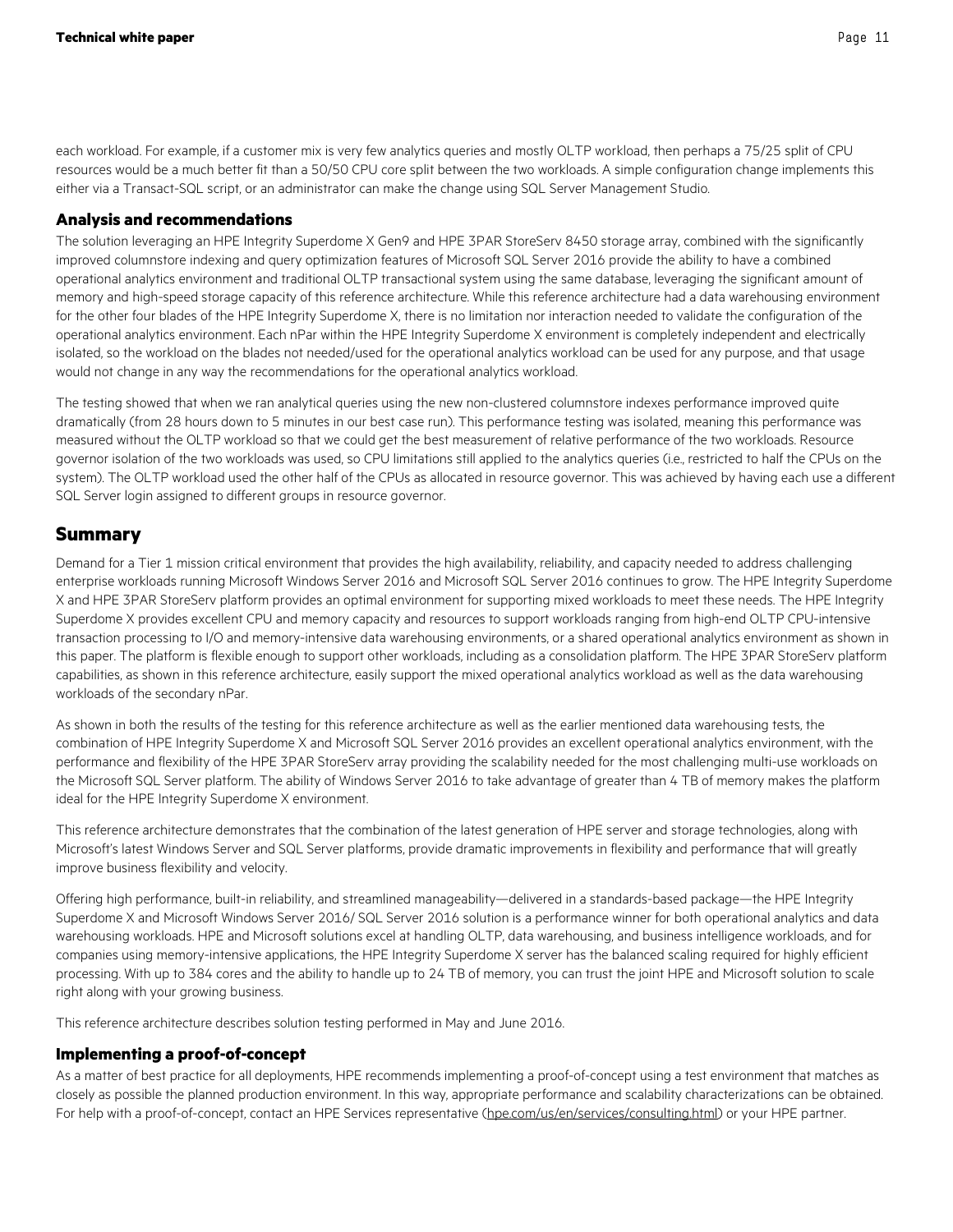## <span id="page-11-0"></span>**Appendix A: Bill of materials**

#### **Note**

Part numbers are at time of publication and subject to change. The bill of materials does not include complete support options or other rack and power requirements. If you have questions regarding ordering, please consult with your HPE Reseller or HPE Sales Representative for more details. [hpe.com/us/en/services/consulting.html](http://www.hpe.com/us/en/services/consulting.html)

#### **Table 2.** Bill of materials

| QTY            | <b>PART NUMBER</b> | <b>DESCRIPTION</b>                                                    |
|----------------|--------------------|-----------------------------------------------------------------------|
|                |                    | Rack and Network Infrastructure - HPE Integrity Superdome X           |
| $\mathbf{1}$   | H6J66A             | HPE 42U 600x1075mm Advanced Shock Rack (with Factory Express)         |
| 1              | H6J85A             | <b>HPF Rack Hardware Kit</b>                                          |
| 1              | <b>BW906A</b>      | HPE 42U 1075mm Side Panel Kit                                         |
| 1              | <b>JC772A</b>      | HPE 5900AF-48XG-4QSFP+ Switch                                         |
| 1              | JC681A             | HPE A58x0AF 650W DC Power Supply                                      |
| $\mathbf{1}$   | JC682A             | HPE 58x0AF Bck(pwr) Frt(prt) Fan Tray                                 |
| 16             | JD092B             | HPE X130 10G SFP+ LC SR Transceiver                                   |
| 4              | JC682A             | HPE 58x0AF Bck(pwr) Frt(prt) Fan Tray                                 |
|                |                    | <b>HPE Integrity Superdome X</b>                                      |
| 1              | AT147A             | HPE Superdome X Base Enclosure (with 3 Phase PDU, Factory Integrated) |
| 1              | AT152A             | HPE Superdome X Advanced Par LTU, Factory Integrated                  |
| $\overline{2}$ | 711307-B21         | HPE 6125XLG Blade Switch, Factory Integrated                          |
| $\overline{2}$ | C8S47A             | Brocade 16Gb/28c PP+ Embedded SAN Switch, Factory Integrated          |
| 8              | <b>H7B40A</b>      | HPE BL920s Gen9 2.3GHz 36c Svr Blade, Factory Integrated              |
| 96             | <b>H7B38A</b>      | HPE DDR4 128GB (4x32GB) Mem Module, Factory Integrated                |
| 16             | 710608-B21         | HPE QMH2672 16Gb FC HBA, Factory Integrated                           |
| 8              | 700065-B21         | HPE FlexFabric 20Gb 2P 630FLB Adptr                                   |
| 8              | <b>BD505A</b>      | HPE iLO Adv incl 3yr TS U 1-Svr Lic, Factory Integrated               |
| 48             | QK734A             | HPE Premier Flex LC/LC OM4 2f 5m Cbl                                  |
| 48             | QK724A             | HPE B-Series 16Gb SFP+SW XCVR                                         |
|                |                    | Rack and Network Infrastructure - HPE 3PAR StoreServ 8450             |
| 1              | <b>BW904A</b>      | HPE 42U 600x1075mm Enterprise Shock Rack                              |
| $\mathbf{1}$   | <b>TK808A</b>      | HPE Rack Front Door Cover Kit                                         |
| 4              | <b>H5M58A</b>      | HPE Basic 4.9kVA/L6-30P/C13/NA/J PDU                                  |
| 1              | <b>BW906A</b>      | HPE 42U 1075mm Side Panel Kit                                         |
| $\mathbf{1}$   | <b>TC472A</b>      | HPE Intelligent Inft Analyzer SW v2 LTU                               |
| 1              | <b>TK808A</b>      | HPE Rack Front Door Cover Kit                                         |
| $\mathbf{1}$   | <b>BW906A</b>      | HPE 42U 1075mm Side Panel Kit                                         |
| 1              | QR481B             | HPE SN6000B 16Gb 48/48 Pwr Pk+ FC Swch                                |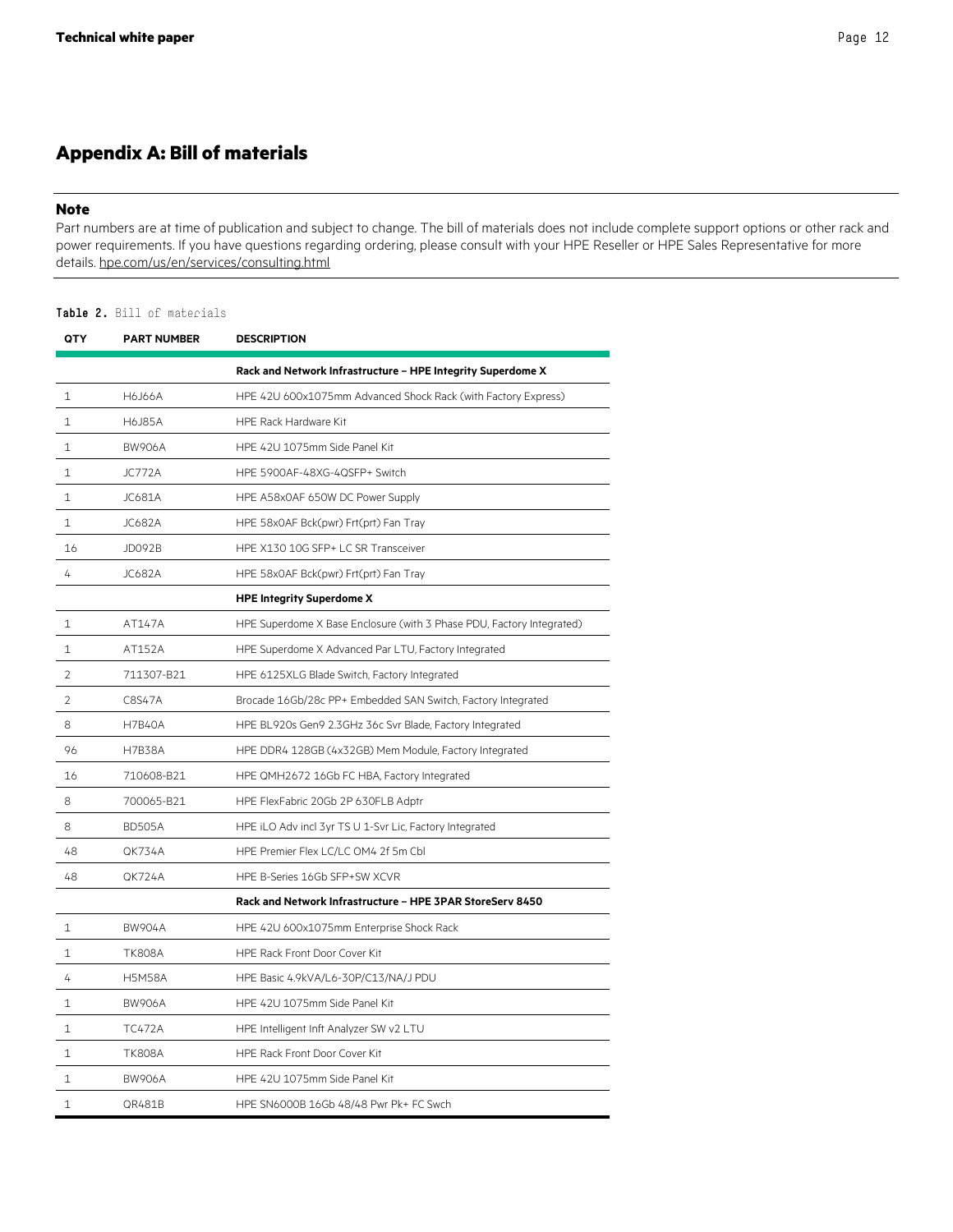| <b>OTY</b> | <b>PART NUMBER</b> | <b>DESCRIPTION</b>                        |
|------------|--------------------|-------------------------------------------|
|            |                    | <b>HPE 3PAR StoreServ 8450 storage</b>    |
| 1          | H6725A             | HPF 3PAR StoreServ 8450 4N Stor Cent Base |
| 4          | H6Z00A             | HPE 3PAR 8000 4-pt 16Gb FC Adapter        |
| 14         | H6Z26A             | HPE 3PAR 8000 SFF(2.5in) SAS Drive Encl   |
| 192        | K2Q95A             | HPE 3PAR 8000 480GB SFF SSD               |
| 1          | <b>L7C17A</b>      | HPF 3PAR 8450 OS Suite Base LTU           |
| 168        | L7C18A             | HPF 3PAR 8450 OS Suite Drive LTU          |
| 1          | <b>BD362A</b>      | HPE 3PAR StoreServ Mgmt/Core SW Media     |
| 1          | <b>BD363A</b>      | HPF 3PAR OS Suite Latest Media            |
| 72         | <b>OK734A</b>      | HPE Premier Flex LC/LC OM4 2f 5m Cbl      |
| 48         | <b>QK724A</b>      | HPF B-series 16Gb SFP+SW XCVR             |